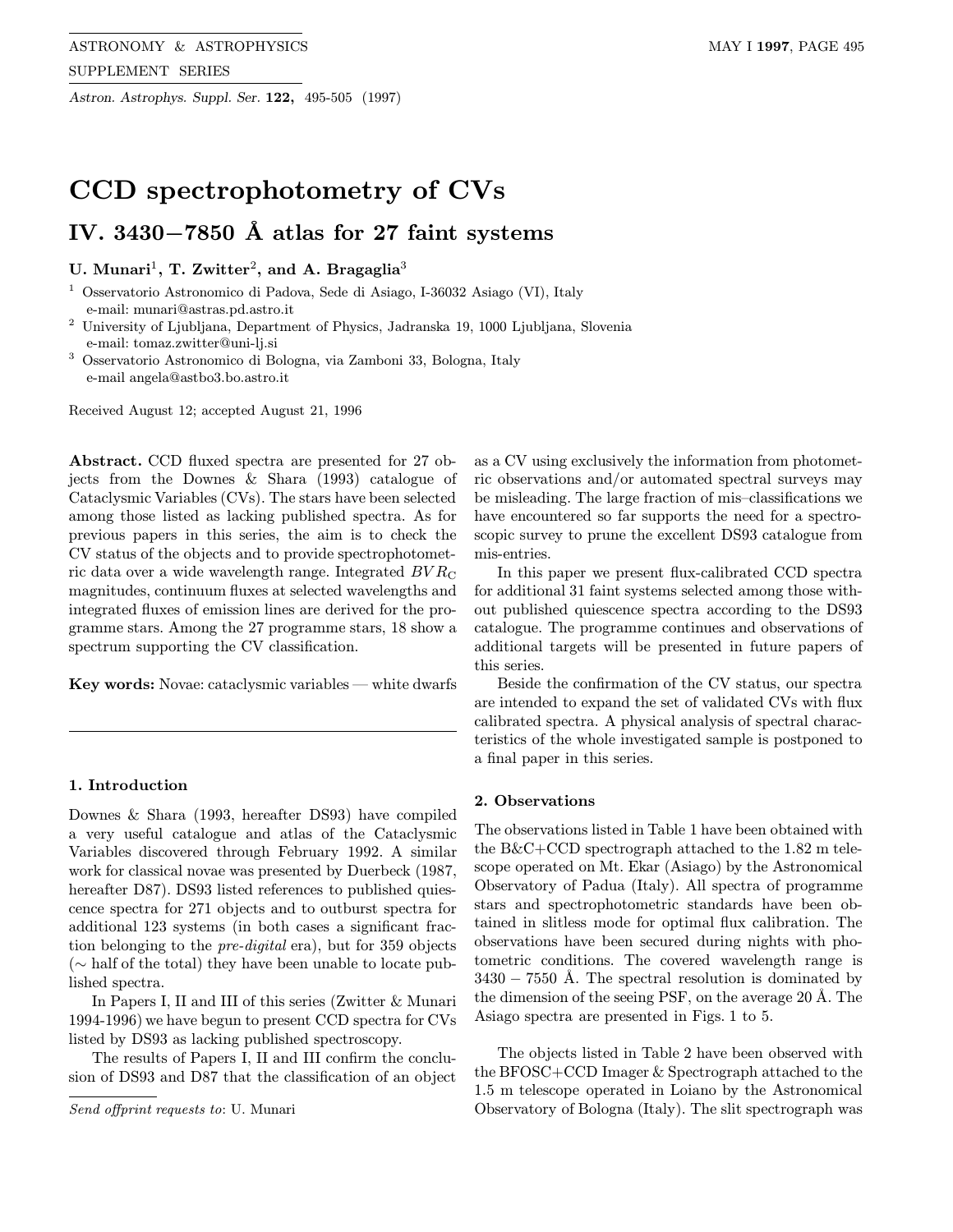Table 1. Journal of observations of programme stars observed at Asiago. Type, Max and Min as listed by DS93. Code for spectral information available in literature as given by DS93:  $N =$  no spectral information;  $D =$  only a glass plate tracing or a description of the quiescence spectrum. Status of the object when we have observed it:  $Q =$  quiescence;  $Out =$  outburst

| Name                  | $\alpha_{2000.0}$ | $\delta_{2000.0}$ | <b>Type</b> | Max   |              | Min       |              | Code | Observ.  | UT    | Expt. | Status |
|-----------------------|-------------------|-------------------|-------------|-------|--------------|-----------|--------------|------|----------|-------|-------|--------|
|                       |                   |                   |             | (mag) |              | (mag)     |              |      | date     |       | time  |        |
| $V513$ Cas            | 00 18 15.05       | $+66$ 18 12.7     | $ugZ$ :     | 15.5  | p            | ${<}17.2$ | p            | N    | 02.11.95 | 22 06 | 30    | Q      |
| $V410$ Cas            | 00 23 27.75       | $+61$ 46 27.7     | $NL^*$      | 15.5  | p            | 18        | p            | N    | 02.11.95 | 23 00 | 30    | Q      |
| AM Cas                | 02 26 23.41       | $+71$ 18 32.2     | ugz         | 12.3  | p            | 15.2      | p            | D    | 03.11.95 | 00 07 | 30    | Out    |
| KW And                | 02 35 18.12       | $+41$ 14 01.6     | UG          | 14.8  | p            | 22        | p            | N    | 03.11.95 | 01 06 | 30    | Out    |
| PV Per                | 02 42 53.57       | $+380402.6$       | ug          | 14.9  | p            | 20        | :p           | D    | 03.11.95 | 23 28 | 30    | Q      |
| MY Per                | 04 09 12.33       | $+482206.1$       | UG          | 16    | p            | ${<}18$   | p            | N    | 04.11.95 | 02 00 | 30    | Q      |
| V1062 Tau             | 05 02 27.54       | $+24$ 45 22.1     | dq          | 15.6  | $\mathbf V$  |           |              | N    | 04.11.95 | 01 30 | 30    | Q      |
| V1504 Cvg             | 19 28 57.         | $+43$ 05 36.      | ugsu        | 13.5  | p            | 17.4      | D            | N    | 02.11.95 | 19 18 | 30    | Out    |
| $1H$ 1933 $+510$      | 19 34 36.63       | $+51$ 07 37.3     | nl          | 17.5  | $\mathbf{V}$ |           |              | N    | 03.11.95 | 18 21 | 30    | Q      |
| $V811 \,\mathrm{Cyg}$ | 19 48 23.42       | $+362622.7$       | ugSS        | 12.7  | p            | ${<}17.7$ | D            | N    | 03.11.95 | 18 56 | 30    | Q      |
| $V1075$ Cyg           | 21 29 18.47       | $+42$ 19 16.9     | <b>UGSS</b> | 16.4  | p            | ${<}18$   | $\mathbf{D}$ | N    | 03.11.95 | 20 00 | 30    | Out?   |
| NQ Lac                | 22 28 43.94       | $+56$ 14 57.9     | UG          | 16.2  | p            | ${<}17.7$ | $\mathbf{D}$ | N    | 03.11.95 | 21 06 | 30    | Out?   |
| $CG$ Cep              | 23 10 26.17       | $+66$ 33 30.6     | ugSS        | 14.5  | p            | 17.2      | p            | N    | 03.11.95 | 21 43 | 30    | Out?   |
| LM Cas                | 23 12 59.71       | $+56\;51\;16.5$   | ugSS        | 15.8  | p            | ${<}19$   | p            | N    | 03.11.95 | 22 18 | 30    | Q      |

Table 2. Journal of observations of programme stars observed at Loiano. Type, Max and Min as listed by DS93. Code for spectral information available in literature as given by DS93:  $N =$  no spectral information;  $D =$  only a glass plate tracing or a description of the quiescence spectrum

| Name               | $\alpha_{2000.0}$ | $\delta_{2000.0}$ | Type   | Max   |              | Min            |              | Code | Observ.  | UT    | Expt. |
|--------------------|-------------------|-------------------|--------|-------|--------------|----------------|--------------|------|----------|-------|-------|
|                    |                   |                   |        | (mag) |              | $(\text{mag})$ |              |      | date     |       | time  |
| AM Cas             | 02 26 23.41       | $+71$ 18 32.2     | ugz    | 12.3  | p            | 15.2           | p            | D    | 07.02.95 | 20 59 | 90    |
| V344 Ori           | 06 15 19.02       | $+153058.6$       | UGZ    | 14.2  | p            | 17.5:          | p            | N    | 08.02.96 | 20 01 | 120   |
| SY Gem             | 06 40 37.         | $+31$ 11 26.      | n::    | 9.2   | $\mathbf{v}$ | <13            | $\mathbf{v}$ | N    | 14.10.94 | 01 13 | 10    |
| AQ CMi             | 07 14 34.84       | $+08$ 48 05.0     | UG:    | 14.5  | p            | $<$ 16.5       | p            | N    | 06.02.95 | 20 39 | 45    |
| $EG$ Cnc           | 08 43 04.12       | $+275148.6$       | nl/ug: | 11.9  | $\mathbf{V}$ | 17:            | $\mathbf{v}$ | N    | 09.02.96 | 20 03 | 150   |
| 1H 0928+500        | 09 32 15.03       | $+495053.4$       | n      | 16.3  | V            |                |              | N    | 15.02.96 | 22 51 | 60    |
| $PG$ 1002+506      | 10 05 29.40       | $+502039.0$       | cv     | 15.4  | B            |                |              | N    | 08.02.96 | 23 38 | 60    |
| $1H$ $1025+220$    | 10 28 00.15       | $+21$ 48 12.9     | n      | 16.2  | V            |                |              | N    | 16.02.96 | 22 13 | 90    |
| PG 1146+228        | 11 49 00.64       | $+22$ 31 03.6     | cv     | 15.0  | B            |                |              | N    | 07.02.95 | 23 53 | 45    |
| IR Lvr             | 18 23 53.62       | $+39$ 18 58.9     | UG:    | 14.6  | p            | 16.0           | p            | N    | 03.10.94 | 21 16 | 90    |
| EY Cyg             | 19 54 36.85       | $+32$ 21 53.8     | ugSS   | 11.4  | $\mathbf{v}$ | 15.5           | $\mathbf{v}$ | D    | 04.07.94 | 01 49 | 35    |
| $V476$ Cyg         | 19 58 24.57       | $+533707.1$       | na     | 2.0   | p            | 17.2           | B            | D    | 01.08.94 | 00 56 | 120   |
| HR Del             | 20 42 20.18       | $+190940.3$       | nb     | 3.5   | $\mathbf{v}$ | 12.0           | $\mathbf v$  | D    | 06.06.94 | 01 52 | 30    |
| $V751 \text{ Cyg}$ | 20 52 12.91       | $+44$ 19 25.2     | nl/vy  | 13.2  | $\mathbf{V}$ | 14.5           | $\mathbf{V}$ | N    | 04.10.94 | 21 29 | 90    |

set to 2 arcsec, for a resolution of  $12 \text{ Å}$  and a covered wavelength range between 4000 and 7850 Å. In several cases the Loiano observations have been obtained in nonphotometric conditions and thus the zero point of the flux scale is not accurate and no absolute fluxes and V magnitude are derived. The Loiano spectra are presented in Figs. 6 to 10.

Table 4 gives the classification of the programme stars based on our spectra, Table 5 the integrated flux of selected emission lines, Table 6 the continuum fluxes (at the same reference wavelengths as in Papers I, II and III) and Table 7 the  $BVR<sub>C</sub>$  magnitudes as derived on our spectra from convolution with the band transmission profiles.

#### 3. Notes on individual objects

1H 1025+220, 1H 1933+510. Blue continua with  $H\alpha$ ,  $H\beta$  and He I 5876 Å in emission.

1H 0928+500. Blue continuum with bright emission lines and He II 4686 Å stronger than H $\beta$ .

PG 1002+506. Our spectrum is remarkably similar to the unpublished one by Ringwald (1993), with  $H\alpha$  in emission but higher Balmer lines in deep, relatively narrow absorption onto of a blue continuum.  $H\beta$  and, to a lesser extent,  $H\gamma$  appear partially filled–in by an emission core.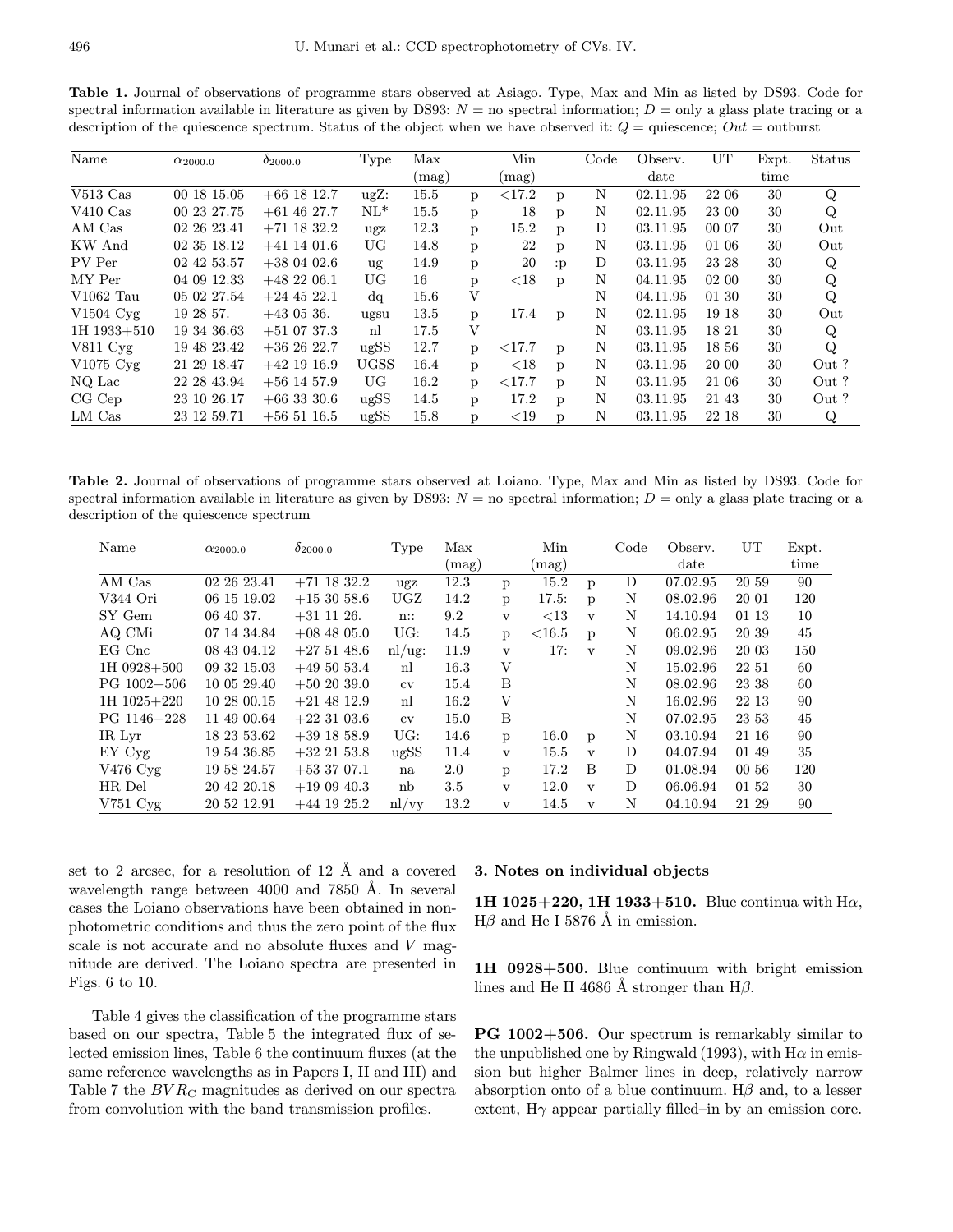Table 3. Target objects without recorded spectra because at the time of our observations they were too faint. Type, Max and Min as listed by DS93. The scheme for spectral code (from DS93) is the same as in Table 2. Last column: magnitude of the object as estimated on the TV screen of the guiding system of the Asiago 1.82 m telescope

| Name                   | $\alpha_{2000.0}$ | $0_{2000.0}$  | Type        | Max   |   | Min       |              | $\rm Code$ | UT observ.      | V     |
|------------------------|-------------------|---------------|-------------|-------|---|-----------|--------------|------------|-----------------|-------|
|                        |                   |               |             | (mag) |   | (mag)     |              |            | $_{\rm date}$   | (mag) |
| $PG$ 0051+169          | 00 53 40.19       | $+170942.8$   | $\rm{cv}$   | 15.6  | B |           |              | N          | Nov 03.993 1995 | >17.5 |
| $V550$ $Cvg$           | 20 05 04.96       | $+32$ 21 22.8 | <b>UGSS</b> | 14.2  | D | ${<}17.0$ | p            | Ν          | Nov 03.739 1995 | >17.0 |
| $V1310 \,\mathrm{Cyg}$ | 20 09 33.         | $+41$ 00 12.  | ugSS        | 15.9  | D | ${<}19$   | p            | Ν          | Nov 03.742 1995 | >17.0 |
| $V767$ $Cvg$           | 20 16 50.07       | $+53$ 12 23.6 | <b>UGSS</b> | 15.0  | D | ${<}17.5$ | D            | N          | Nov 03.744 1995 | >17.0 |
| V1390 Cyg              | 20 28 23.46       | $+390353.4$   | ugSU        | 16.0  | D | ${<}18.1$ | p            | N          | Nov 03.705 1995 | >16.5 |
| $V632 \,\mathrm{Cyg}$  | 21 36 04.18       | $+402618.8$   | <b>UGSS</b> | 12.6  | D | 17.5      | p            | N          | Nov 02.804 1995 | >15.5 |
| V1089 Cyg              | 21 44 18.         | $+475450.$    | <b>UGSS</b> | 15.0  | D | 18.5      | p            | N          | Nov 03.864 1995 | >17.0 |
| MR Lac                 | 22 24 43.05       | $+503140.1$   | ug          | 15.0  | D | ${<}17.3$ | $\mathbf{p}$ | N          | Nov 03.868 1995 | >17.0 |
| BV And                 | 23 27 02.19       | $+500712.1$   | <b>UGSS</b> | 15.2  | D | 18        | p            | D          | Nov 03.985 1995 | >17.0 |

Table 4. Classification from spectra of the programme stars

| Name          |             | Name       |          | Name                  |        | Name        |             |
|---------------|-------------|------------|----------|-----------------------|--------|-------------|-------------|
| 1H 0928+500   | CV          | AQ CMi     | CV       | V476 $Cyg$            | CV     | NQ Lac      | sdO         |
| 1H 1025+220   | $_{\rm CV}$ | AM Cas     | CV       | $V751$ $Cvg$          | CV     | IR Lyr      | not a CV    |
| $1H$ 1933+510 | CV          | LM Cas     | $CV$ ?   | $V811 \,\mathrm{Cyg}$ | CV     | V344 Ori    | CV          |
| $PG$ 1002+506 | $CV$ ?      | $V410$ Cas |          | $V1075$ Cyg           | $CV$ ? | MY Per      | ?           |
| PG 1146+228   | sdO         | $V513$ Cas | $\gamma$ | $V1504 \, \text{Cyg}$ | CV     | PV Per      | $_{\rm CV}$ |
| KW And        | CV          | $CG$ $Cep$ | CV       | HR Del                | CV     | $V1062$ Tau | CV          |
| $EG$ Cnc      | $_{\rm CV}$ | EY Cyg     | CV       | SY Gem                | າ      |             |             |

**Table 5.** Integrated flux (in units of  $10^{-15}$  erg cm<sup>-2</sup> s<sup>-1</sup>) of the most prominent emission lines

|                       | $H\alpha$ | $H\beta$ | $H\gamma$ | $H\delta$ | He I               | He I               | He I               | He I                  | He II              |
|-----------------------|-----------|----------|-----------|-----------|--------------------|--------------------|--------------------|-----------------------|--------------------|
|                       |           |          |           |           | $(4471 \text{ Å})$ | $(5876 \text{ Å})$ | $(6678 \text{ Å})$ | $(7065~\mathrm{\AA})$ | $(4686 \text{ Å})$ |
| $V513$ Cas            | 6         |          |           |           |                    |                    |                    |                       |                    |
| AM Cas (Loiano)       | 25        | 20       | 15        |           |                    |                    |                    |                       |                    |
| MY Per                | 3         |          |           |           |                    |                    |                    |                       |                    |
| V1062 Tau             | 24        | 10       |           |           |                    |                    |                    |                       |                    |
| $V811 \,\mathrm{Cyg}$ | 50        | 52       | 46        | 43        | 20                 | 17                 | $\overline{7}$     | 5                     | 10                 |
| CG Cep                | 12        |          |           |           |                    |                    |                    |                       |                    |
| V751 Cyg              | 18        | 7        | 8         |           |                    |                    |                    |                       |                    |
| $PG$ 1002+506         | 20        |          |           |           |                    |                    |                    |                       |                    |
| EY Cyg                | 9         | 6        |           |           |                    |                    |                    |                       |                    |
| 1H 1025+220           | 10        | 7        |           |           |                    |                    |                    |                       |                    |
| 1H 0928+500           | 6         | 6        | 7         |           |                    |                    |                    |                       | 10                 |
| $V476$ Cyg            | 5         | 6        |           |           |                    |                    |                    |                       | 3                  |
| AQ Cmi                | 3         |          |           |           |                    |                    |                    |                       |                    |

Ringwald found a fine sinusoidal modulation of the H $\alpha$  radial velocity with an amplitude of 30 km s<sup> $-1$ </sup> and a period of 7.6 hours. However he dismissed a CV classification for  $PG 1002 + 506$  and ascribed the RV modulation to some sort of noise and/or uneven sampling of the data.

Ae/Be star, with an implausible large  $z \sim 8$  kpc for a young object. Alternatively, it could be a sdB–O star in a close binary or more probably a CV seen nearly pole–on (in agreement with the sharpness of absorption lines). The object deserves further investigation.

The colors of our spectrum suggest little or absent reddening, in agreement with the very high galactic latitude  $(b = +51°)$ . With an observed  $V = 15.5$  mag the object would lie at  $d \sim 10$  kpc if an analogue of an Herbig

PG 1146+228. Again our spectrum is identical with the unpublished one by Ringwald (1993), with a blue continuum and absorption lines by hydrogen and possibly He II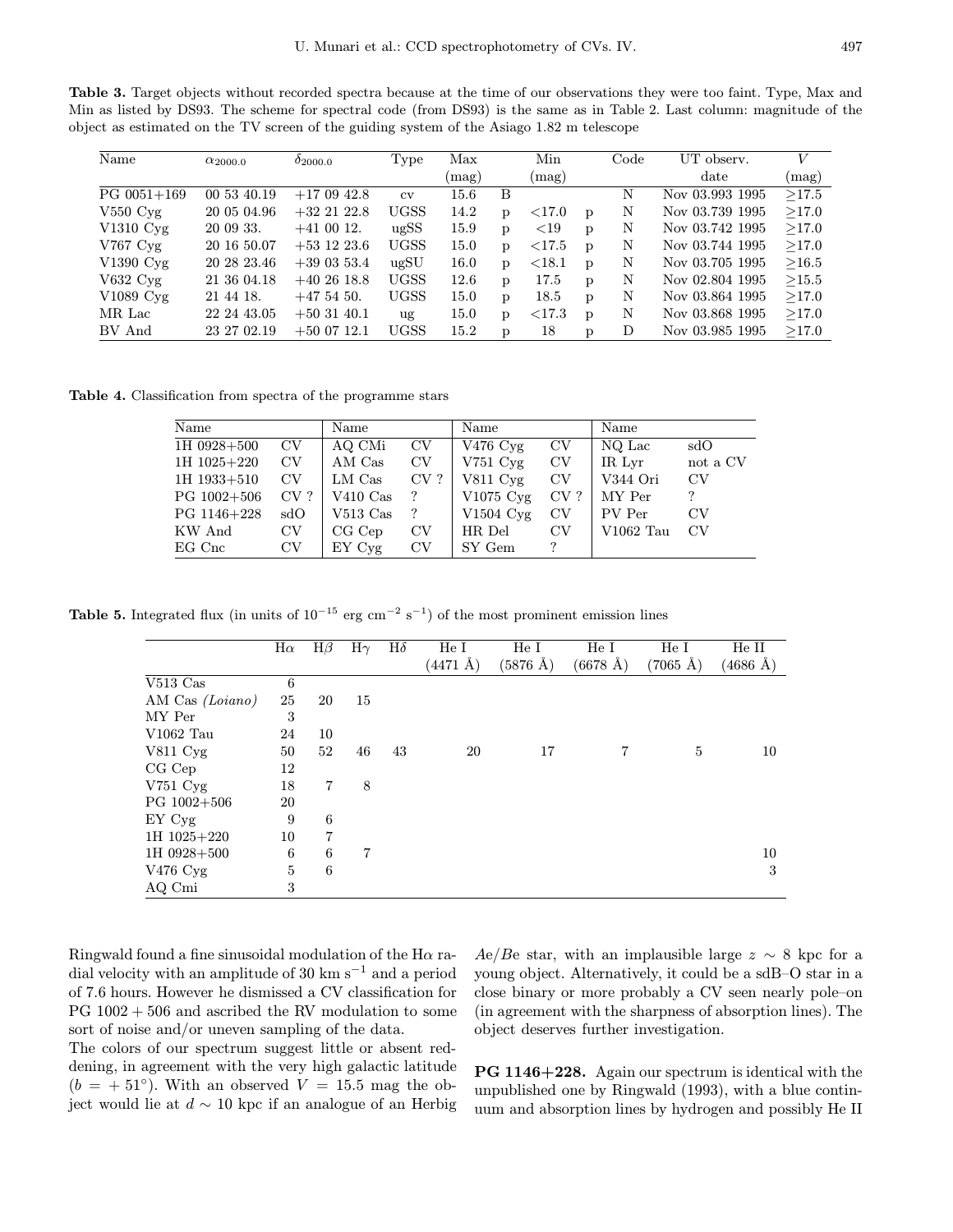**Table 6.** Continuum fluxes for the programme stars. The fluxes have been scaled to Flux (5200  $\AA$ ) = 1.00. They were computed averaging over 50 Å wide bins centered at the given wavelength

| Name                   |      |      |          |                | Continuum Fluxes |      |      |      |      |
|------------------------|------|------|----------|----------------|------------------|------|------|------|------|
|                        | 3450 | 3750 | 4000     | 4400           | 4800             | 5200 | 5600 | 6000 | 7050 |
|                        |      |      |          | Asiago spectra |                  |      |      |      |      |
|                        |      |      |          |                |                  |      |      |      |      |
| $V513$ Cas             |      | 0.58 | 0.75     | 0.85           | 0.91             | 1.00 | 1.09 | 1.06 | 1.10 |
| $V410$ Cas             | 0.18 | 0.49 | 1.09     | 1.14           | 1.05             | 1.00 | 0.91 | 0.81 | 0.60 |
| AM Cas                 |      | 1.34 | 1.63     | 1.48           | 1.26             | 1.00 | 0.85 | 0.70 | 0.47 |
| PV Per                 |      |      | 1.56     | 1.40           | 1.23             | 1.00 | 1.11 | 1.09 | 0.87 |
| V1062 Tau              | 1.18 | 1.16 | 1.03     | 0.87           | 0.90             | 1.00 | 1.09 | 1.12 | 1.09 |
| $V1504$ Cyg            | 1.44 | 2.18 | 1.97     | 1.67           | 1.33             | 1.00 | 0.80 | 0.64 | 0.40 |
| 1H 1933+510            |      | 2.06 | $1.57\,$ | 1.63           | 1.14             | 1.00 | 0.82 | 0.74 | 0.46 |
| V811 Cyg               |      | 3.21 | 2.05     | 1.26           | 1.06             | 1.00 | 0.90 | 0.82 | 0.86 |
| $V1075 \,\mathrm{Cyg}$ |      | 1.44 | 1.38     | 1.27           | 1.25             | 1.00 | 0.90 | 0.79 | 0.55 |
| NQ Lac                 | 0.66 | 0.88 | 0.90     | 0.86           | 1.05             | 1.00 | 1.19 | 1.32 | 1.64 |
| CG Cep                 | 0.63 | 1.22 | 1.22     | 1.15           | 1.09             | 1.00 | 0.91 | 0.86 | 0.70 |
| LM Cas                 |      | 0.61 | 0.72     | 0.99           | 1.06             | 1.00 | 1.05 | 1.03 | 0.91 |
|                        |      |      |          | Loiano spectra |                  |      |      |      |      |
| AM Cas                 |      |      |          | 1.27           | 1.11             | 1.00 | 0.91 | 0.79 | 0.60 |
| $SY$ Gem $#1$          |      |      |          | 0.69           | 1.01             | 1.00 | 1.09 | 1.09 | 0.97 |
| SY Gem $#2$            |      |      |          | 1.23           | 1.16             | 1.00 | 0.92 | 0.81 | 0.61 |
| EG Cnc                 |      |      |          | 1.64           | 1.25             | 1.00 | 0.67 | 0.44 | 0.37 |
| 1H 0928+500            |      |      |          | 1.47           | 1.18             | 1.00 | 0.88 | 0.76 | 0.50 |
| $PG$ 1002+506          |      |      |          | 1.96           | 1.35             | 1.00 | 0.78 | 0.61 | 0.37 |
| 1H 1025+220            |      |      |          | 1.40           | 1.18             | 1.00 | 0.82 | 0.68 | 0.41 |
| PG 1146+228            |      |      |          | 1.46           | 1.22             | 1.00 | 0.85 | 0.72 | 0.49 |
| IR Lyr                 |      |      |          | 1.23           | 1.16             | 1.00 | 0.89 | 0.75 | 0.49 |
| EY Cyg                 |      |      |          | 0.72           | 1.10             | 1.00 | 1.09 | 1.09 | 1.03 |
| V476 Cyg               |      |      |          | 1.42           | 1.34             | 1.00 | 0.92 | 0.83 | 0.66 |
| HR Del                 |      |      |          | 1.60           | 1.19             | 1.00 | 0.81 | 0.68 | 0.48 |
| $V751$ $Cvg$           |      |      |          | 1.21           | 1.05             | 1.00 | 0.91 | 0.78 | 0.59 |
|                        |      |      |          |                |                  |      |      |      |      |

4686 Å. With a galactic latitude  $b = +75^{\circ}$  and  $V = 15.5$ the object must be a sdO.

KW And. Blue continuum with possible weak  $H\alpha$  emission. Comparing with the magnitude range quoted by DS93, our observation at  $V = 18.7$  suggests the object was in between quiescence and outburst states.

AQ Cmi, V344 Ori, EG Cnc. CV–like spectra, with possibly He II in emission for EG Cnc.

AM Cas. The Asiago spectrum shows an early–type continuum with broad hydrogen lines in deep absorption and only a weak emission core in  $H\alpha$ . This corresponds to an outburst state, as confirmed by the bright  $V = 13.6$  magnitude (cf. Table 7) compared with the range of variability of the star listed by DS93. Adopting the intrinsic colors of a B8 V star, the  $B - V$  in Table 7 suggests  $E_{B-V} = 0.17$ and the  $V - R_C$  gives  $E_{B-V} = 0.16$ .

The Loiano spectrum  $(V = 14.6)$  was secured when the star was far from an outburst maximum but not yet at flat quiescence conditions. Hydrogen emission lines are stronger and He I could be in weak emission. Broad and shallow absorptions with narrow emission cores dominate at higher Balmer lines. The continuum slope is redder compared with the Asiago outburst observation but still bluer than in the spectrum presented by Downes et al. (1995) which was secured during a flat quiescence phase. In the latter spectrum the broad and shallow absorptions in the higher Balmer lines are absent and the He I lines are in much stronger emission.

LM Cas. Our spectrum has been secured when the object was at  $B = 16.8$ , against a range from 15.8 to fainter than 19 according to DS93. The spectrum is featureless, except for a wide absorption at  $H\alpha$ . The star could have been caught during an outburst.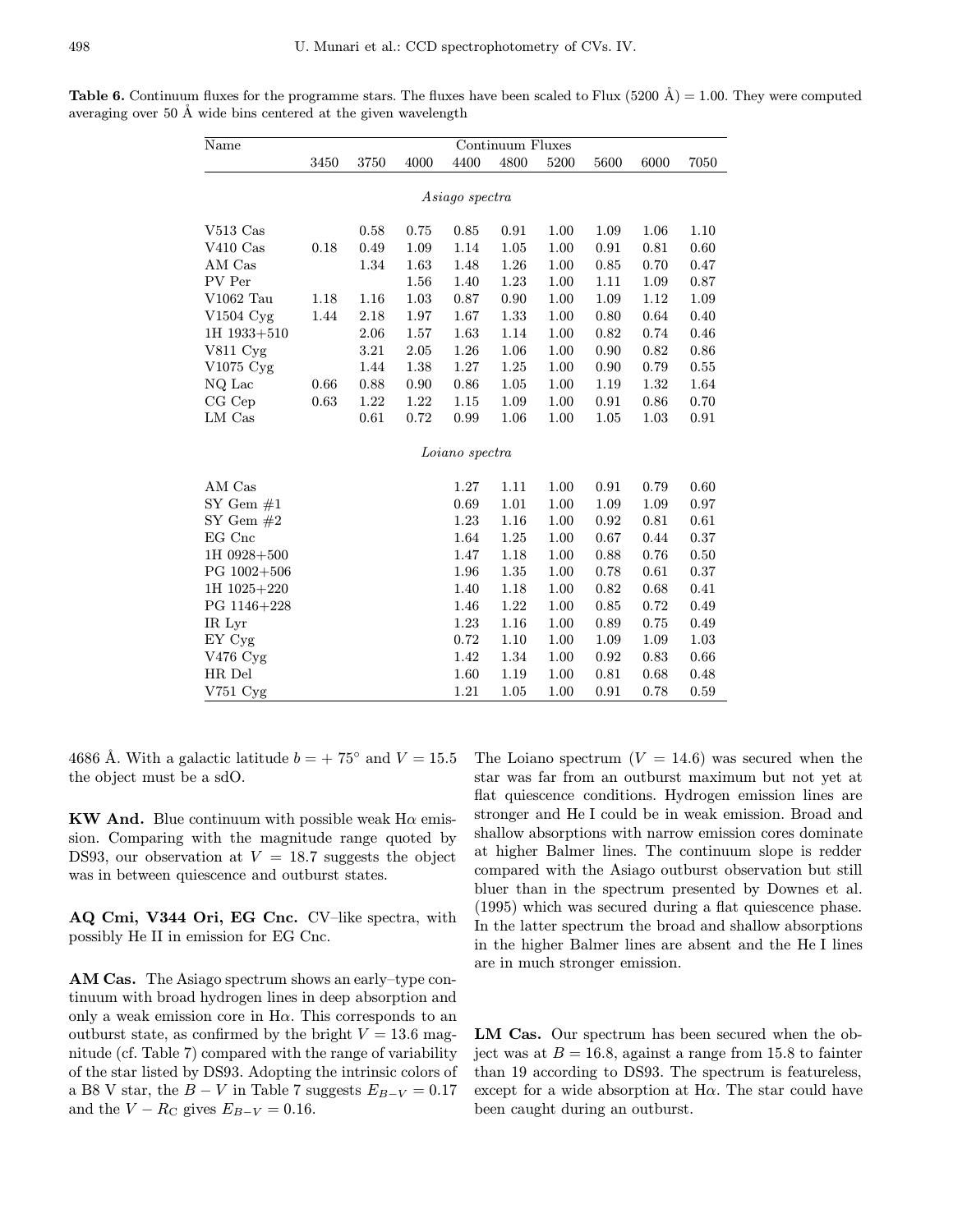Table 7.  $B - V$ ,  $V - R_C$  colour indices and V magnitude of the programme stars as derived from our spectrophotometry

| $\bar{\text{Name}}$            | V              | $B-V$   | $V-R_{\rm C}$ | Name          | V              | $B-V$ | $V-R_{\rm C}$ |
|--------------------------------|----------------|---------|---------------|---------------|----------------|-------|---------------|
|                                | Asiago spectra |         |               |               | Loiano spectra |       |               |
| $V513\;\mathrm{Cas}$           | 16.3           | 0.85    | 0.50          | AM Cas        | 14.6           | 0.44  | 0.22          |
| $V410\;\mathrm{Cas}$           | 15.3           | 0.43    | 0.19          | V344 Ori      |                | 0.37  | 0.54          |
| $\mathop{\rm AM}\nolimits$ Cas | 13.6           | 0.09    | 0.06          | SY Gem $#1$   | 15.1           | 1.08  | 0.45          |
| KW And                         | 18.7           | 0.42    | 0.39          | SY Gem $#2$   | 11.8           | 0.47  | 0.22          |
| PV Per                         | 19.1           | 0.20    | 0.10          | AQ CMi        | 18.8           | 0.59  | 0.15          |
| MY Per                         | 19.8           | 1.51    | 0.67          | EG Cnc        |                | 0.17  | $-0.05$       |
| V1062 Tau                      | 16.6           | 0.70    | 0.46          | 1H 0928+500   | 17.1:          | 0.42  | 0.16          |
| $V1504$ $Cvg$                  | 15.2           | $-0.08$ | 0.00          | $PG$ 1002+506 | 15.5           | 0.02  | 0.00          |
| 1H 1933+510                    | 18.0           | 0.16    | 0.16          | 1H 1025+220   | 16.8:          | 0.29  | 0.06          |
| $V811 \,\mathrm{Cyg}$          | 16.8           | 0.10    | 0.32          | PG 1146+228   |                | 0.23  | 0.13          |
| V1075 Cyg                      | 16.2           | 0.22    | 0.17          | IR Lyr        | 14.4           | 0.30  | 0.13          |
| $NQ$ Lac                       | 15.7           | 0.78    | 0.62          | EY Cyg        | 15.8           | 0.77  | 0.45          |
| CGCep                          | 15.2           | 0.38    | 0.26          | V476 Cyg      | 17.6           | 0.25  | 0.20          |
| $LM$ $Cas$                     | 16.1           | 0.73    | 0.36          | HR Del        |                | 0.14  | 0.11          |
|                                |                |         |               | V751 Cyg      | 14.3           | 0.36  | 0.20          |
|                                |                |         |               |               |                |       |               |

V410 Cas. Antipin & Shugarov (1992) described the very unusual lightcurve of this object, characterized by long quiescence (at  $B \sim 17 \div 18$  mag) and two major outbursts in 1938 and 1975, when the star rose to  $B = 15.5$ Since 1975, the star is at flat maximum. They pointed out photometric similarity with symbiotic novae like PU Vul or HM Sge. Our spectrum is that of a WD of type DA (or possibly that of a CV in outburst, cf. the AM Cas spectrum in the same Fig. 1), with no evidence for emission cores in the broad Balmer absorptions. Object classification is quite obscure given the photometric history. The spectrum has no relation to those of symbiotic stars and symbiotic novae both in quiescence and outbursts, and maximum brightness lasting 20 years makes association with typical CVs very difficult. Enigmatic object deserving further investigations.

 $\overline{\phantom{0}}$ 

V513 Cas. Weak  $H\alpha$  emission on a reddish, featureless continuum. Magnitudes and colors in Table 7 are very close to the values measured by Misselt (1996). Classification uncertain.

CG Cep. At the time of our observation the star was at  $B = 15.5$  mag against the variability range reported by DS93 as  $14.5-17.2$  in blue light. H $\alpha$  is in moderate emission, H $\beta$  filled–in and H $\gamma$  in absorption. The spectrum resembles outburst conditions. Magnitudes and colors index in Table 7 well match those measured by Misselt (1996).

EY Cyg. A clear CV spectrum with He I in emission (He I 5876  $\AA$  affected by a cosmic ray), in full agreement with the photographic reproduction of a plate quiescence spectrum by Kraft (1962). A spectrum during decline from maximum has been presented by Szkody et al. (1990), with emission cores onto broad and shallow Balmer lines as above described for AM Cas outburst spectra.

V476  $Cyg$  (= Nova  $Cyg$  1920). A nice CV spectrum for this old nova, with a blue continuum and He II in emission 75 years after the outburst. Magnitude and colors in good agreement with Bruch & Engel (1994).

V751 Cyg. Our quiescence spectrum was secured at a similar flux level as recorded by Downes et al. (1995). Their spectrum shows only H-alpha in emission on a blue continuum, with two absorption features they identify with the G-band and NaI D doublet. Our spectrum suggests that the latter is instead due to He I 5876 Å and the G-band actually is part of the broad and shallow Balmer absorption around the  $H\gamma$  core in emission. Magnitude and colors from our spectrum are in good agreement with the value reported by Bruch & Engels (1994).

V811 Cyg. Text–book example of a CV spectrum (cf. with Fig. 1 in Paper II), with He II in emission.

V1075 Cyg. Our spectrum shows a blue continuum with no perceptible feature at  $H\alpha$ . We observed the object at  $B = 16.4$  mag, at the maximum of the brightness range listed by DS93. It could be a CV caught during an outburst.

V1504 Cyg. Blue continuum without Balmer jump, weak H $\alpha$  in emission, possible H $\gamma$  core in emission inside a broad absorption, higher Balmer lines in absorption. Colors in Table 7 suggest a  $E_{B-V} = 0.05$ .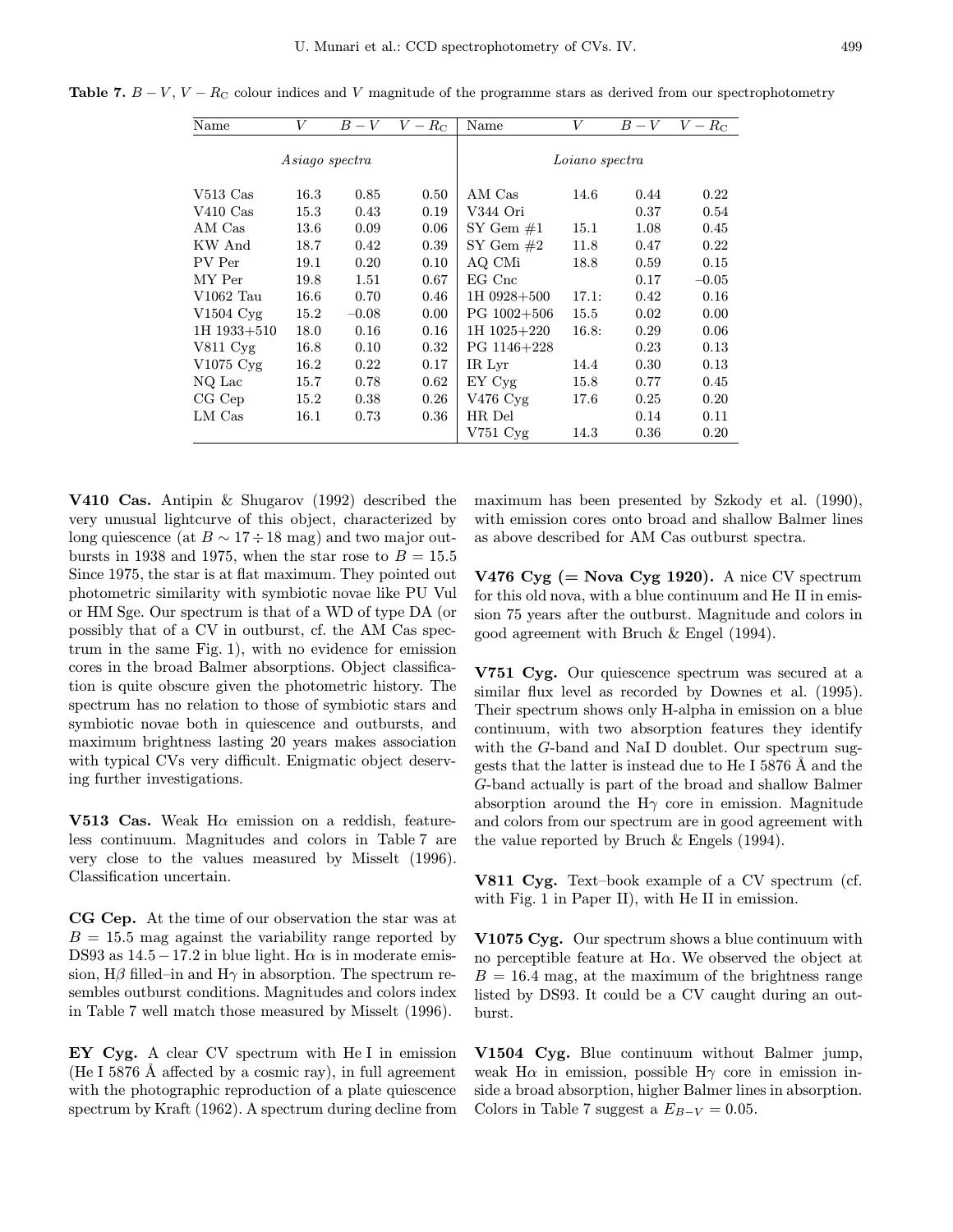**HR Del (** $=$  **Nova Del 1967).** Quite surprisingly, such a famous object has no published digital optical spectrum, according to DS93 and the SIMBAD database. The most recent published spectra seems to be the tracings of Kürster  $\&$  Barwig (1988), obtained on photographic plates or with electronographic Lallemand cameras in the late 70ies. Our spectrum still show broad [OIII] lines but of now much reduced intensity, strong Balmer lines, He II 4686 and the 4640 Å complex (CIII, NIII) in emission. The He II  $(4686 \text{ Å})/H\beta$  ratio is still close to unity.

 $SY$  Gem  $(=$  Nova Gem 1856b). Both candidates (stars  $\#1$  and  $\#2$ ) from the D87 finding chart have been observed. None of them show a CV–like spectrum, in agreement with the photometric data of Downes & Szkody (1989) and their spectrum description. SY Gem was reported at  $V \sim 9.3$  in 1857, 1858, 1904 and 1906, otherwise fainter than mag 10 or 12, a behaviour quite unusual for real novae. It could be a mis–identified object on the D87 finding chart, or a dwarf nova with erratic outbursts (and quiescence spectra dominated by the cool star) or a different type of variable. Downes & Skody reported that a nearby star, of  $V = 20.4$  mag, could have the H $\alpha$  in emission.

**NQ Lac.** We observed the star at  $B = 16.5$ , close to the maximum brightness range reported by DS93. The spectrum is relatively featureless, with Balmer lines in weak absorption together with He II 4686 Å. The absence of a strong interstellar NaI D absorption (for a galactic latitude  $b = -1$ ) suggests the object to be a sdO.

IR Lyr. Our spectrum shows an A–type absorption continuum, with no trace of emission lines. It is very similar to the one presented by Downes et al. (1995). The object is not a CV.

MY Per. Weak  $H\alpha$  emission on a quite red continuum without molecular bands. Classification uncertain.

**PV Per.** Blue continuum with weak  $H\alpha$  emission. Dwarf nova outbursts described by Romano & Minello (1976).

V1062 Tau (=1H 0459+248). H $\alpha$ , H $\beta$ , He I 6678 Å and possibly Balmer continuum appear in emission onto of a reddish continuum. Major differences with the spectrum presented by Remillar et al.  $(1994)$  are He II 4686 Å very weak or absent in our spectrum, marked NaI D absorption and absence of He I 5876  $\AA$ .

Acknowledgements. We would like to thank R. Passuello to have assisted us in securing some of the Asiago spectra.

#### References

- Antipin S.V., Shugarov S.Yu., 1992, IBVS 3732
- Bruch A., Engel A., 1994, A&AS 104, 79
- Downes R.A., Shara M.M., 1993, PASP 105, 127 (DS93)
- Downes R.A., Skzoky P., 1989, AJ 97, 1729
- Downes R.A., Hoard D.W., Szkody P., Wachter S., 1995, AJ 110, 1824
- Duerbeck H.W., 1987, A Reference Catalogue and Atlas of Galactic Novae. Reidel (D87)
- Kato T., 1995, IBVS 4152
- Kraft R.P., 1962, ApJ 135, 408
- Kürster M., Barwig H., 1988, A&A 199, 201
- Misselt K.A., 1996, PASP 108, 146
- Remillard R.A., et al., 1994, ApJ 428, 785
- Ringwald F.A., 1993, Ph.D. Thesis, Dartmouth College, UK
- Romano G., Minello S., 1976, IBVS 1140
- Szkody P., Piche F., Feinswog L., 1990, ApJS 73, 441
- Zwitter T., Munari U., 1994, A&AS 107, 503 (Paper I)
- Zwitter T., Munari U., 1995, A&AS 114, 575 (Paper II)
- Zwitter T., Munari U., 1996, A&AS 117, 449 (Paper III)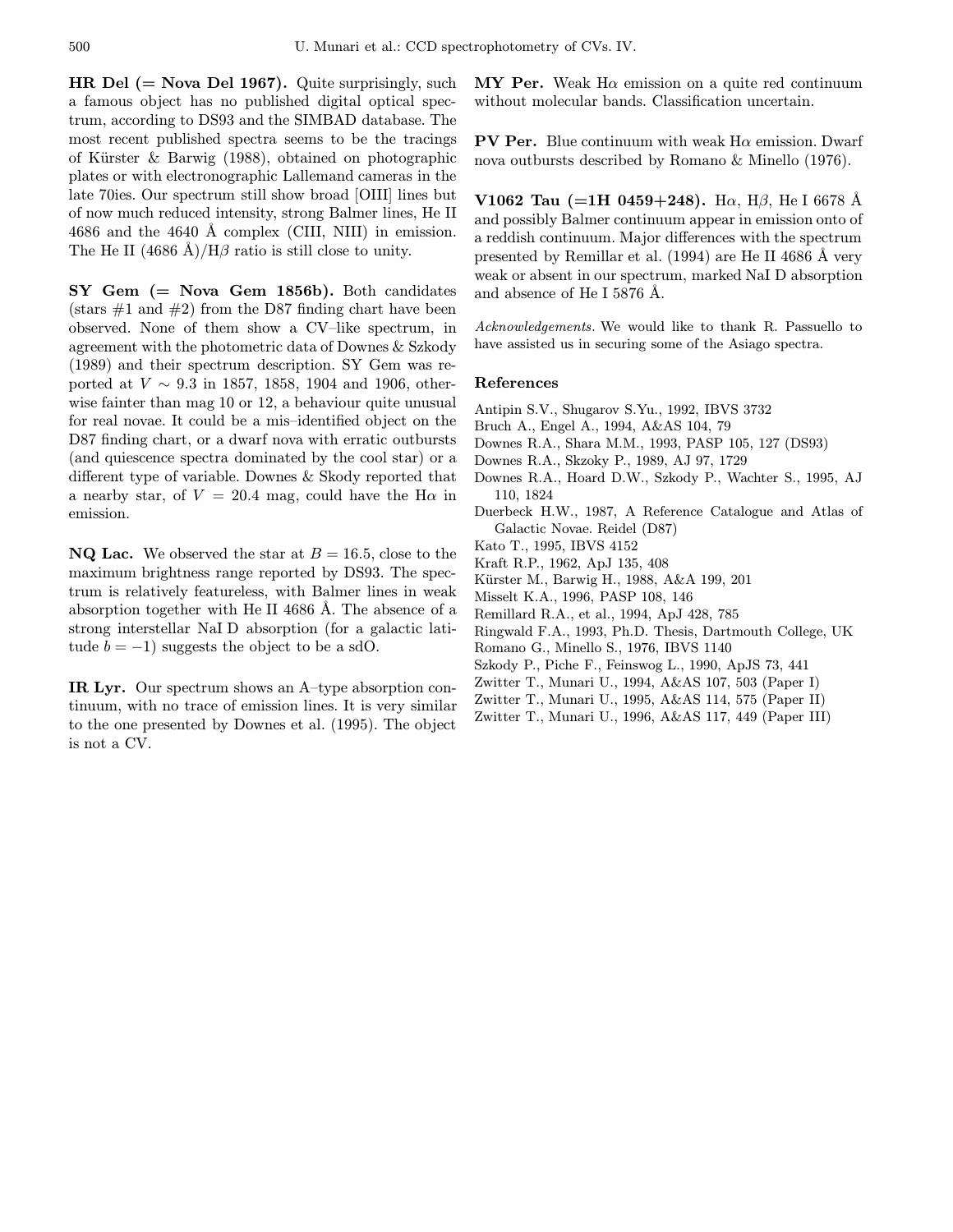

Fig. 1. Spectra of AM Cas (Asiago), V1504 Cyg and V410 Cas. The offset applied for plot clarity is given in brackets next to the star name. The spectra are not corrected for reddening. Fluxes in units of  $10^{-15}$  erg cm<sup>-2</sup> s<sup>-1</sup> Å<sup>-1</sup>



Fig. 2. Spectra of CG Cep, V1075 Cyg and 1H 1933+510. The offset applied for plot clarity is given in brackets next to the star name. The spectra are not corrected for reddening. Fluxes in units of  $10^{-15}$  erg cm<sup>-2</sup> s<sup>-1</sup> Å<sup>-1</sup>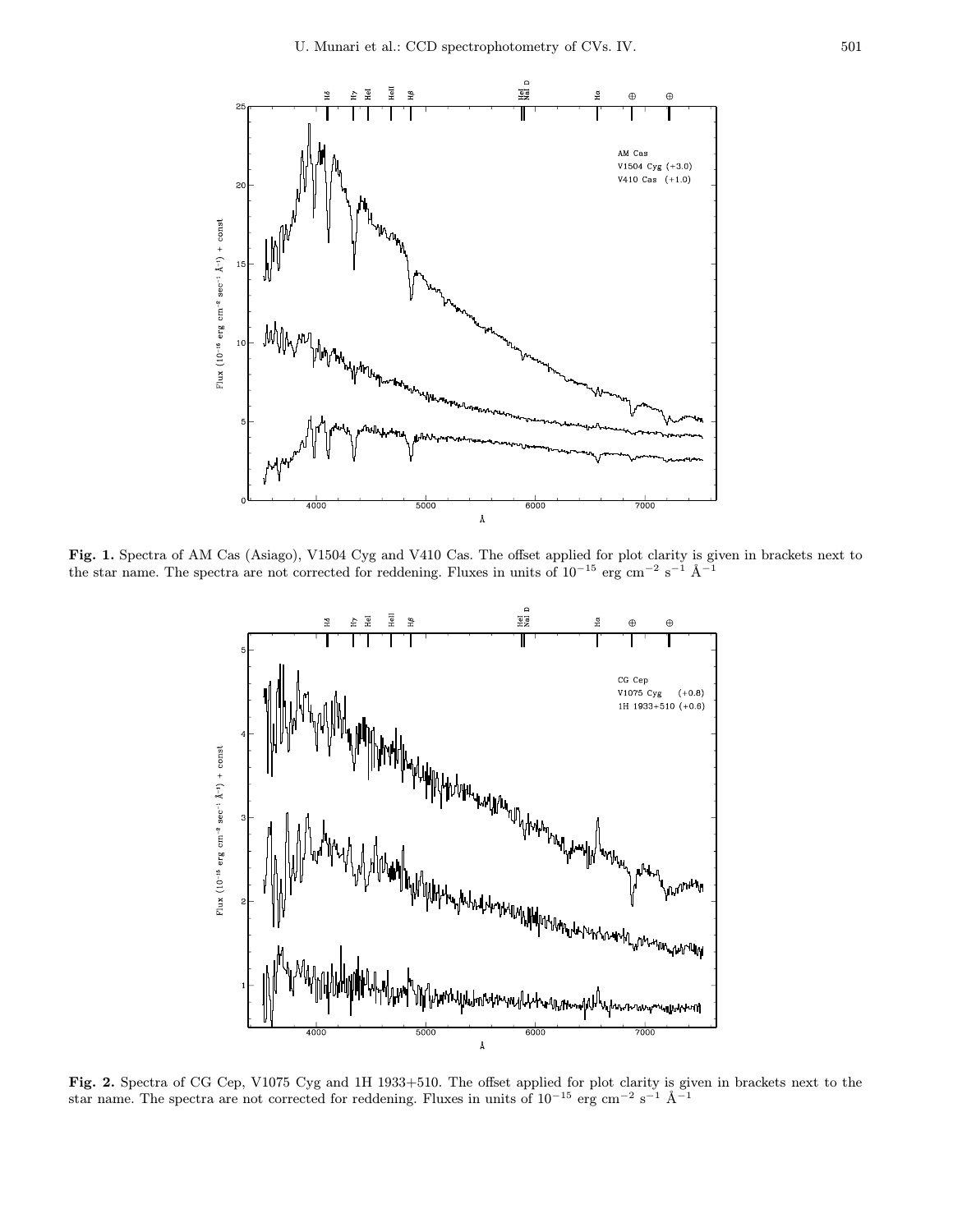

Fig. 3. Spectra of V513 Cas, LM Cas and V1062 Tau. The offset applied for plot clarity is given in brackets next to the star name. The spectra are not corrected for reddening. Fluxes in units of  $10^{-15}$  erg cm<sup>-2</sup> s<sup>-1</sup> Å<sup>-1</sup>



Fig. 4. Spectra of V811 Cyg, KW And and PV Per. The offset applied for plot clarity is given in brackets next to the star name. The asterisk means that a boxcar smoothing (with a window of 3 pixels) has been applied. The spectra are not corrected for reddening. Fluxes in units of  $10^{-15}$  erg cm<sup>-2</sup> s<sup>-1</sup> Å<sup>-1</sup>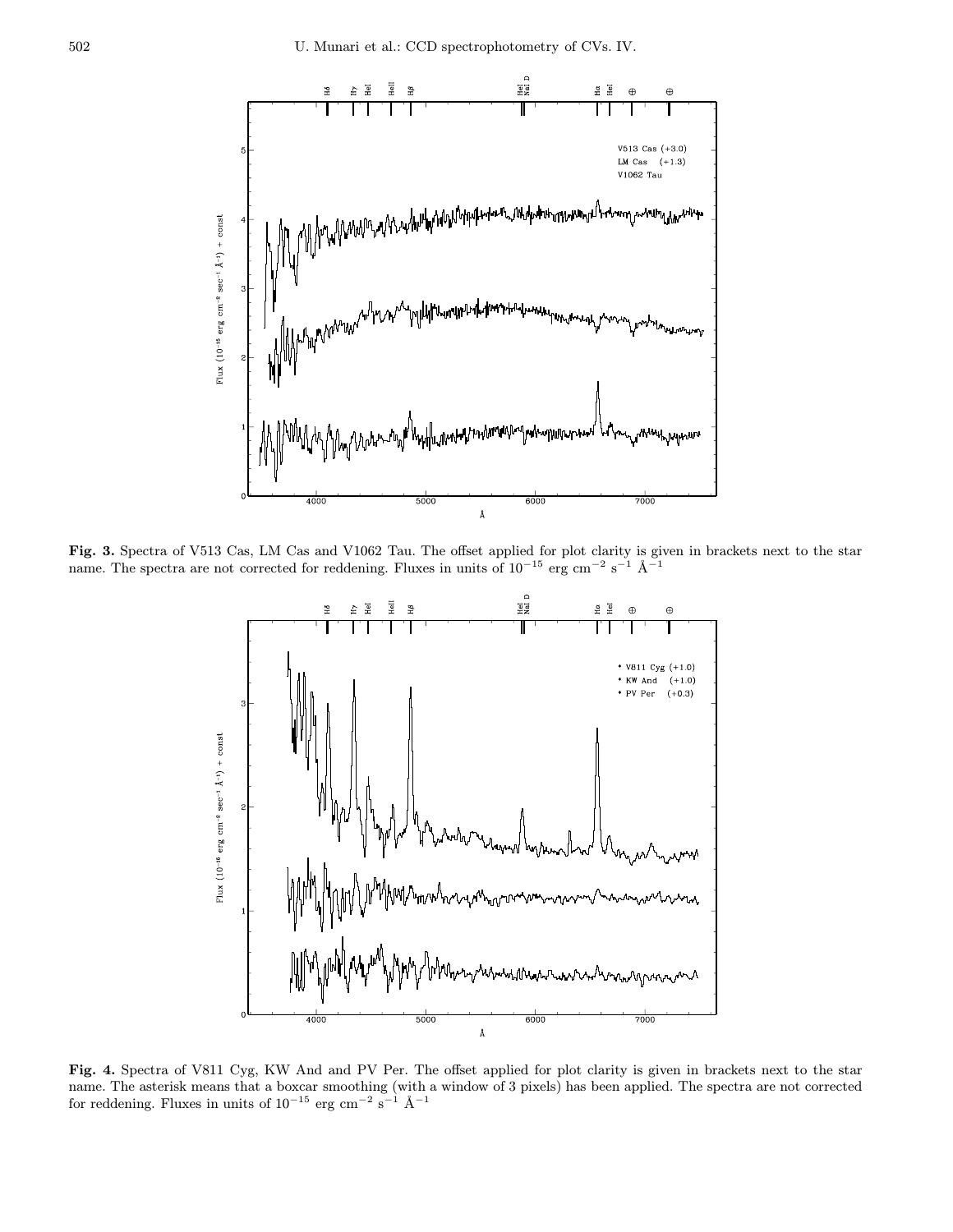

Fig. 5. Spectra of NQ Lac and MY Per. The offset applied for plot clarity is given in brackets next to the star name. The asterisk means that a boxcar smoothing (with a window of 3 pixels) has been applied. The spectra are not corrected for reddening. Fluxes in units of  $10^{-15}$  erg cm<sup>-2</sup> s<sup>-1</sup> Å<sup>-1</sup>



Fig. 6. Spectra of SY Gem  $#2$  and HR Del. The (arb.) notation means an arbitary zero point setting in the flux scale. The spectra are not corrected for reddening. Fluxes in units of  $10^{-15}$  erg cm<sup>-2</sup> s<sup>-1</sup> Å<sup>-1</sup>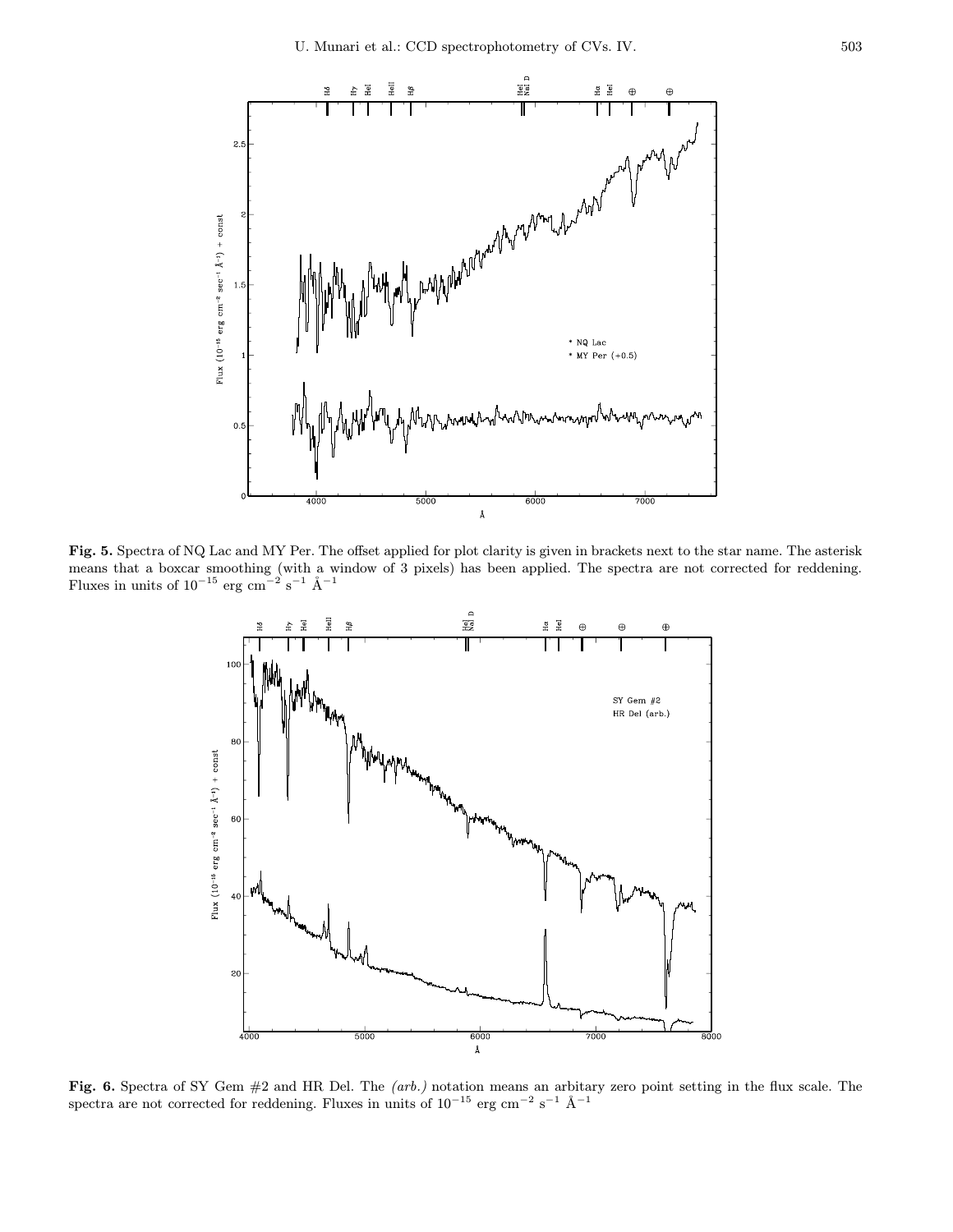

Fig. 7. Spectra of V751 Cyg, AM Cas (Loiano) and PG 1002+506. The offset applied for plot clarity is given in brackets next to the star name. The spectra are not corrected for reddening. Fluxes in units of  $10^{-15}$  erg cm<sup>-2</sup> s<sup>-1</sup> Å<sup>-1</sup>



Fig. 8. Spectra of 1H 1025+220, 1H 0928+500 and EY Cyg. The offset applied for plot clarity is given in brackets next to the star name. The asterisk means that a boxcar smoothing (with a window of 3 pixels) has been applied. The spectra are not corrected for reddening. Fluxes in units of  $10^{-15}$  erg cm<sup>-2</sup> s<sup>-1</sup> Å<sup>-1</sup>